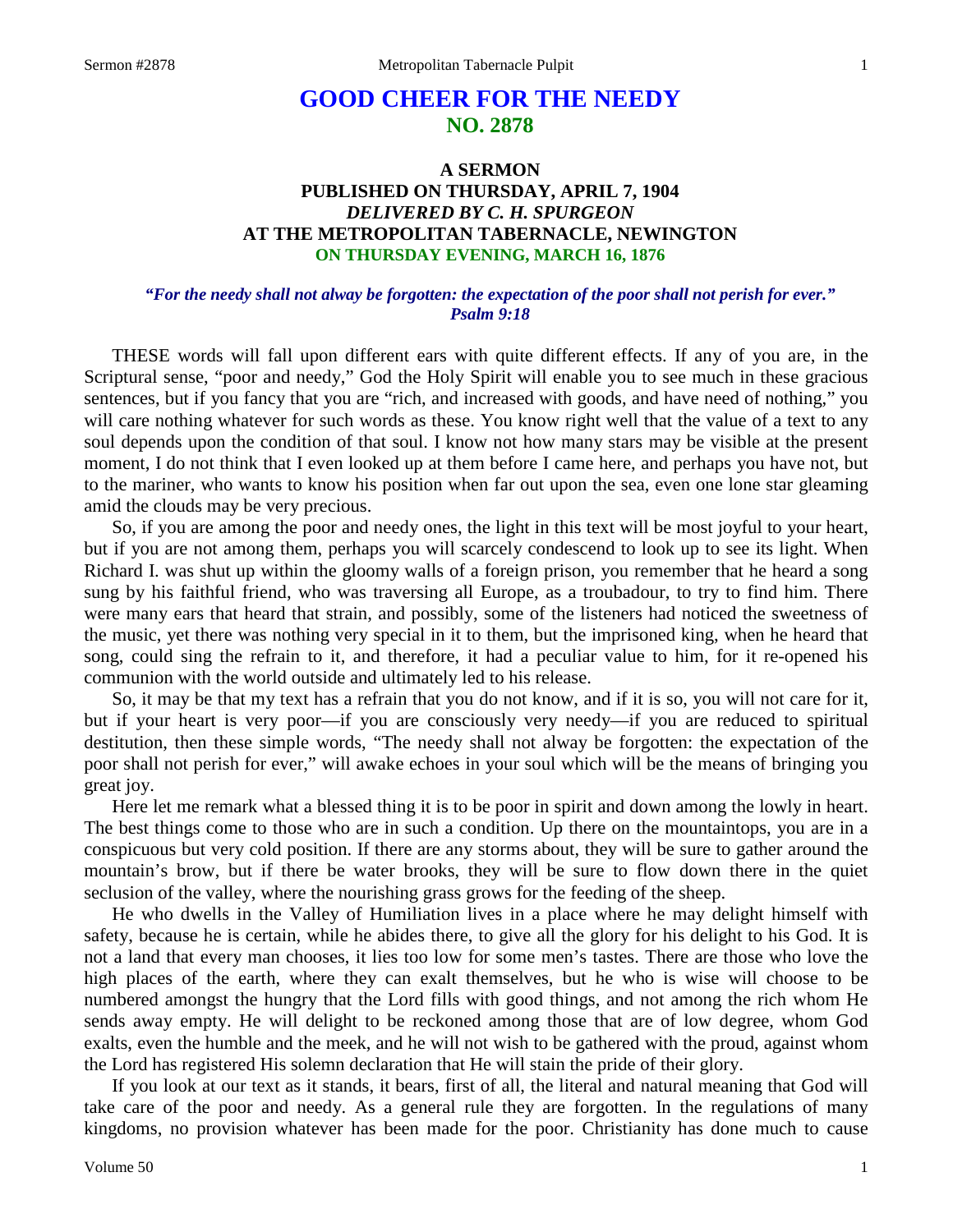modern governments to make some recognition of the rights of the poor and needy and also to provide to some extent for them, yet this provision is often handed out to them with great coldness and sternness. Our poor laws are not, even with the best intentions, always administered justly, while there are lands where everything seems to be done to increase the riches of the rich, and to make the poor still poorer.

Well, it will not always be so, there are better days coming for you that are despised, and poor, and needy. You need not fight, and strive, and be envious, and make discord, there is One in heaven who is your Helper, and He is coming down to earth again, and when He comes, "He shall judge the poor of the people, he shall save the children of the needy, and shall break in pieces the oppressor."

The reign of Jesus Christ, though it may seem to be long in beginning, will assuredly come at the appointed time, and when it comes, then all tyranny and oppression and wrong doing shall be speedily ended. "In his days shall the righteous flourish; and abundance of peace as long as the moon endureth." In His days shall no man be robbed of his rights—no man be downtrodden—no man be oppressed.

Behold, the Lord has laid help upon One who is mighty, He has exalted One chosen out of the people. His coming is the world's hope, His appearing will be the signal for the world's deliverance from all that is opposed to Him and to His Gospel.

But I am going to take our text in a spiritual sense, and refer it to those who are "poor and needy" in the Scriptural meaning of those words. This is a description that is very frequently applied to the people of God. They have been taught by the Spirit of God, to realize their poverty, they know it, and they confess it.

They also feel that they have many needs, indeed they seem to themselves to now have more needs than they ever had before, and were it not for the infinite fullness which is treasured up in Christ, the very thought of their needs would crush them, and drive them to despair. "Poor and needy" is a fair and full description of all those who have been taught of the Lord to see themselves as they really are in His sight.

I want to give some good cheer to the poor and the needy, and my text seems to me to refer to three pairs of things which concern them. First, it speaks of *two bitter experiences which will come to an end,* then, *two sad fears which are removed by the text,* and thirdly, *two precious promises which are given to us in the text*.

**I.** First, there are TWO BITTER EXPERIENCES, which many of God's people—nay, all God's people—have more or less had, especially if they happen to be poor and needy in temporal things as well as in spiritual.

The first bitter experience is that *they have been forgotten*. The text says, "The needy shall not alway be forgotten," plainly implying that they have been forgotten—forgotten by those who used to know them, forgotten by those who fed at their table, and who lauded and flattered them in the days of their high estate. They do not know you now. You are the same, but your coat is different, your house is different, your purse is different, and therefore, though they loved you—oh, so fervently!—their love is gone now because the various adjuncts, which, after all, were the real ground of their love, have departed.

The leaves are withering, so the swallows which gathered in the summer, are all gone before the winter comes. Many friends are of that sort, their friendship withers like the leaves of autumn, and like the swallows, they are gone to find other summers somewhere else.

If you become prosperous again, and get another summer, they will come back, and seek to ingratiate themselves with you again. Like dogs, they will follow you as long as you have a bone to give them, but unlike many dogs, they will not stay with you even when you have nothing to bestow upon them. If you are a poor man, who was once better off, you have passed through this bitter experience, I have no doubt, and have been forgotten because your circumstances have changed.

Possibly you have been forgotten ever since you have been a Christian. While you were selfrighteous, like other men, they knew and respected you. You helped to keep each other's self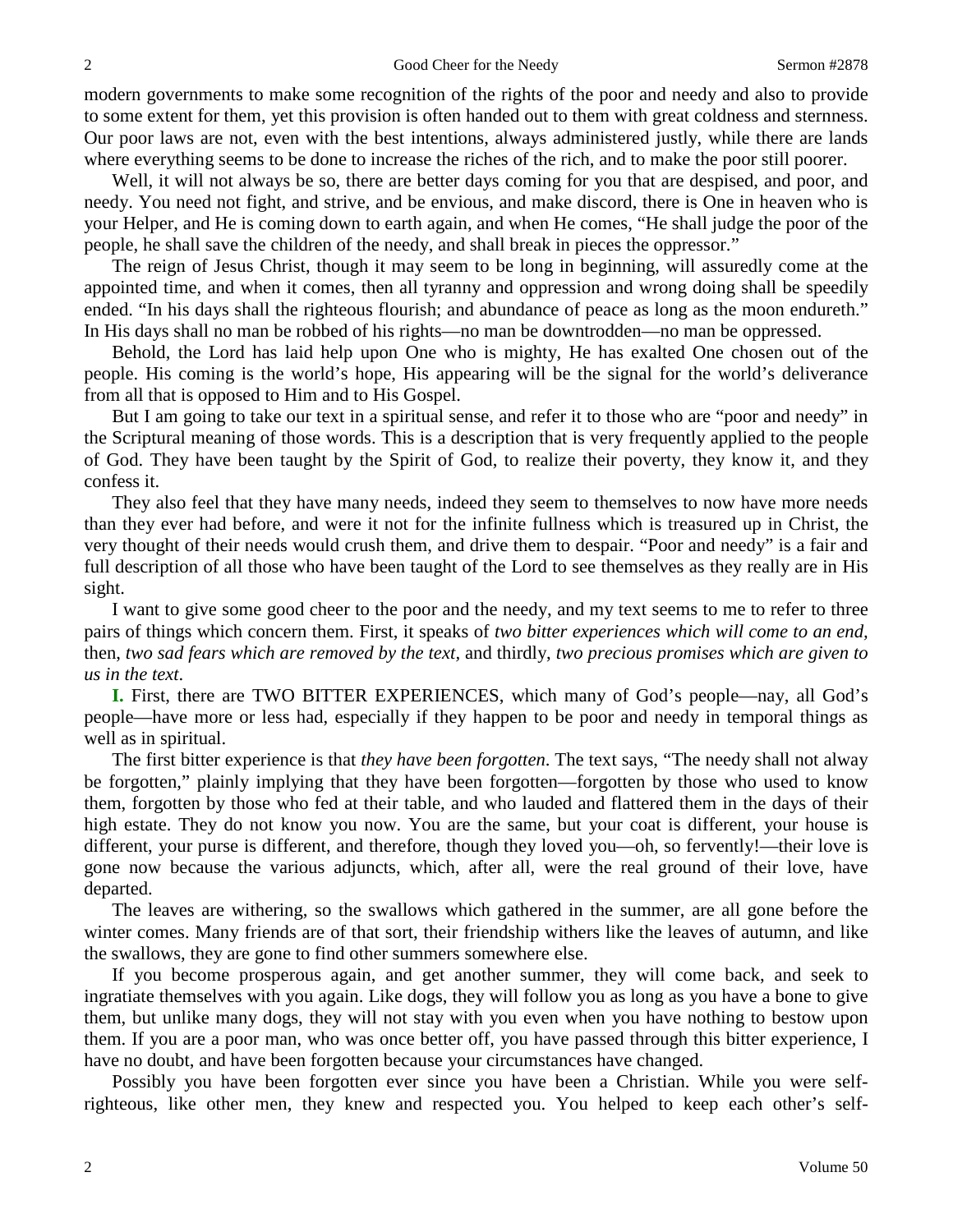righteousness up, just as tradesmen, with their accommodation bills, help to keep each other financially afloat.

But you suddenly became poor in spirit, you began to see that you needed a better righteousness than your own. They called you melancholy, and no wonder that they did, for you were indeed melancholy. You were very uncongenial company for them, you used to heave a deep sigh when they would rather have heard a noisy laugh, and now that you have gone right over, as they say, to the Puritanic party, and left their merry-making, they have forgotten you—they do not know you—they look down upon you and despise you.

They say, sometimes, "You are a canting hypocrite," and they have other equally pretty names that they apply to you. If they remember you, it is that they may scoff at you, but they say they have forgotten you, and it is a great mercy if they have, and it will be another great mercy if you also forget them.

There is a message, in the forty-fifth psalm, which may be addressed to you, "Forget also thine own people, and your father's house; so shall the King greatly desire thy beauty: for he is thy LORD; and worship thou him." You are to go without the camp, bearing Christ's reproach, and to be forgotten by your former friends and acquaintances because of your religion. It will be a painful ordeal to you, but you may go through it without any very serious loss.

Possibly too, dear friends, you have often thought that you have been forgotten in the arrangements of God's people, since you have come among them. You are so needy, perhaps in pocket, but certainly in spirit, that when arrangements have been made for the help and relief of others, you fancy that you have been overlooked. Do not be quite certain that it is so, for I have known some poor people, who have been a little too sensitive on these points, and have suspected unkindness when everything has been really planned for the best.

Do not be ready to misjudge your fellow Christians if they are better off than you are. As it would be a sin on their part to be proud, it would be equally a sin on your part to be envious. It would be wrong for them to be unkind to you, but it would be just as wrong for you to be unkind to them by thinking that they are unkind when they are not. Still, I should not wonder if it does sometimes happen that you fancy yourself forgotten even in the arrangements that are made in connection with the house of God.

So too, you may have had the experience of seeming to be forgotten in various regulations which are passed by your fellow Christians. For instance, someone has been declaring the proportion that every Christian should give to the cause of God out of his substance. It has been laid down by some, as a hard and fast rule, that nobody should give less than a tenth—a good rule, mark you, and a rule applicable to nearly everybody, but sometimes there is a needy saint who says, "I could not spare a tenth from my poor pittance, I can scarcely spare a penny from the little that I have, so this rule presses hardly upon me."

Well then, give what you feel to be right, and do not trouble about the matter. When we speak to various classes, we cannot always mention the exceptions, you know that there are exceptions to all rules, and we do not wish any rule to press hardly upon anyone. The poor widow gave her two mites, and so may you, but do not fret and worry, though I have no doubt it sometimes pains you when, in such utterances, you seem to be forgotten.

It is also very painful to a Christian, who is poor and needy in spirit, when in the preaching of the Gospel, there seems to be nothing for the poor lame sheep, for the halting, for those that are weak kneed, for those who are ready to perish. I have heard sermons which have related to very glorious experiences, in which I have taken some delight, but I have felt all the while, "I wonder what the poor weaklings of the flock think of this, when they hear about this experience, and are told that they can have it if they like, and that they must have it, or else they have no real saving faith at all."

At such a time, my mind always goes to those who can only touch the hem of the Savior's garment or say to Him, "Lord, I believe; help thou my unbelief." My witness is that some of the best children in the whole family of God never have the enjoyment of full assurance, but they are so careful, so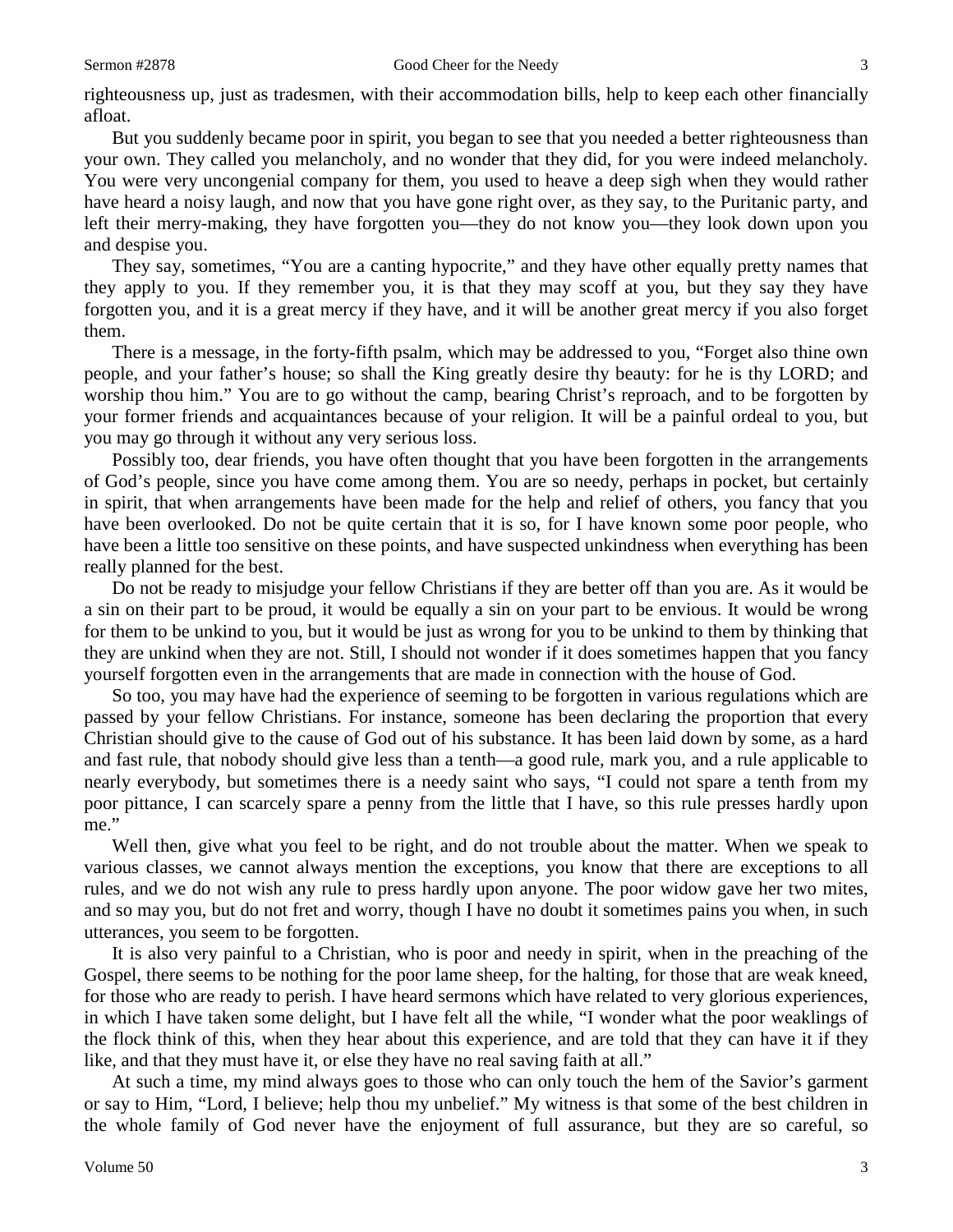watchful, so sensitive, that their very sadness of heart drives them close to Christ. They seem to be so conscious of their own weakness, and so afraid of sinning against God, that, though in them there is not the perfect love that casts out fear—I wish it were—yet I would be the last to condemn them.

There is One, who will not condemn them, even He who carries the lambs in His bosom, and who is tender and full of pity to all the weak ones in His flock. We must mind, when we are preaching experience, that we do not so put the experience of the strong, as to make it the standard for the weak. That is almost as wrong as to make the experience of the weak to be the standard of the strong, as some have done. The fact is, there is no experience that is a real standard of the Christian life except the experience of a change of heart, and of simple faith in the Lord Jesus Christ.

Ah, dear heart! I know what you mean when, after listening to a sermon, you have said, "Alas, I am forgotten! There seems nothing there for me. There are no crumbs for those who have lost their teeth, and have only sore gums, there is no bread and milk for the children. It is all rounds of beef—strong meat for grown-up men, but woe is me, there is nothing that I can eat." I should not wonder if that is what you have felt, but if so, do not feel it any longer, "for the needy shall not alway be forgotten."

And peradventure, up till now, you have even experienced a forgetfulness on the part of providence as you have understood the term. Others of your family have risen in the world, but you have not. Your friends have set up in business, and have done well, but you have not. You have sought to obtain a competence, but you have not secured it yet. You wished, at any rate, to get out of financial trouble, but you are in it still, and you are apt to fear that when the Lord distributes His favors, He forgets you—at least, as far as His providential mercies are concerned.

Well now, let this fear be gone I pray you, let this bitter experience come to an end. Believe that you are not forgotten after all, by Him who is in heaven, and who beholds all His people, and if you have experienced in some measure, a sort of forgetfulness, real on the part of man, but never real on the part of God, do believe that it will not last forever.

The second painful experience is that *you have been disappointed,* as well as fancied that you have been forgotten. Our text says, "The expectation of the poor shall not perish for ever," which implies that it has perished sometimes.

Now, dear friend, I know that if you are a Christian, you have had some of your expectations that have perished, and a good many of them too. Why, you expected, at one time, to find your own way to heaven—you expected that your own righteousness would make you acceptable to God, and that you could do everything that was necessary to gain His favor. That foolish expectation has perished forever, has it not? Your self-righteousness is such a mass of filthy rags that you never mean to try to patch those old rags together, and make them into a garment to wear in the sight of God.

Then, you thought that you might expect, when you believed in Jesus Christ, that you would have perfect peace directly. Yet possibly, you did not have it. Believer as you were, you had to live by faith, without much experience of inward joy. And you also expected that you would never be troubled any more with any sort of bitter experiences, certainly not with any sins.

You had lost your burden at the foot of the cross, and you meant to go singing all the way to heaven, in fact, you imagined that you were to ride there in a carriage, in a most luxurious and delightful style, having two heavens—one here, and another hereafter. That expectation has not been realized, has it? You have found that the way to heaven is a rough road, that there are many hardships in the pilgrim's pathway, and that there are giants to be fought and slain. Alas, also, there are sins within that have to be contended with from day to day.

Perhaps you had even entertained some very high expectations that you were going to be one of the brightest stars that ever shone among the spiritual constellations of God. Oh, what wonders you were going to do! You were going to be the leader amongst the people of God. There would be no diminution of zeal in you, no lack of life in you, no declension from grace in you, no neglected prayer in you. You would be the very paragon of virtue, you would push the world before you, and drag the church behind you.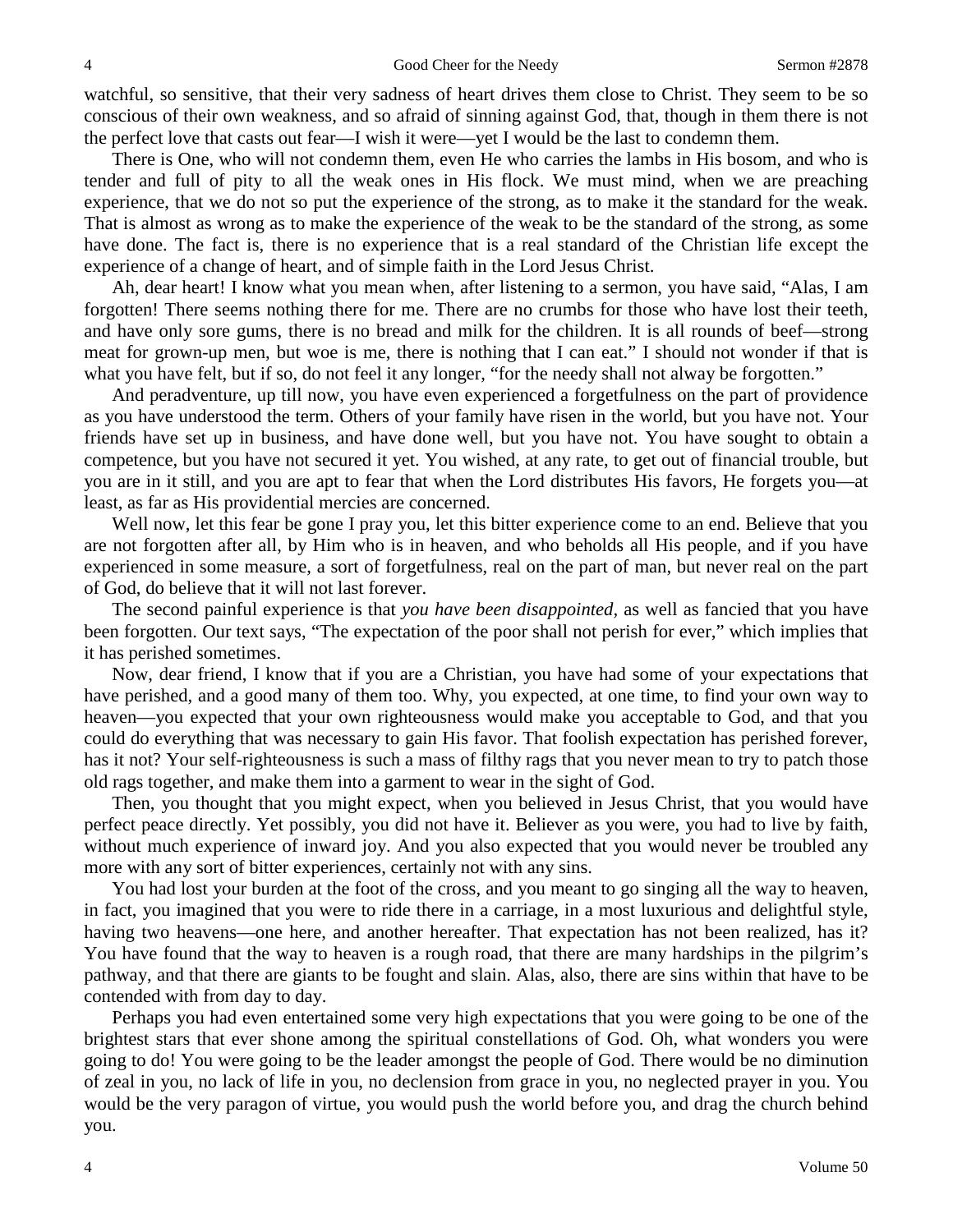I do not know how high your expectations soared, but I should not wonder if some of them have perished before now, and you have come down to be, even in your own estimation, a very ordinary sort of person, in fact, you have continued to grow smaller and smaller ever since you have known Christ, till now you have come down to be nothing, and you are on the way to being less than nothing, and you will be wonderfully near the mark when you get down to that point.

How many human expectations turn out to be mere wind! As I studied my text, turning it over and over again, it occurred to me that the needy, the poor, are generally the people who have the greatest expectations. I have talked with many poor men, and I have found, over and over again, that they have a great, great uncle, somewhere or other, who may leave them a lot of money some day, or else they think they are entitled to property somewhere, only the lawful owner keeps them out of it! They have proofs that there was someone in their family who left—well, I do not know whether it was not some millions of money, that now lie in the Bank of England, and they are expecting to get them!

Ah, he that butters his bread with such expectations will find it very dry, and he who waits till expectations of that kind are fulfilled will, I am afraid, find that he is waiting in vain. But poor people generally have plenty of expectations, and as a rule, those expectations come to an end. This is a part of the bitter experiences of life, and always will be, so, let us bear it patiently, for our text assures us that our disappointment shall only be temporary.

**II.** Now in the second place, there are TWO SAD FEARS, WHICH THE TEXT REMOVES.

The first sad fear is that, perhaps, *we may be forever forgotten of God*. Oh, what a sad day it would be for us if God should ever forget us! You remember what varied experiences David had. Once he wrote, "In my prosperity I said, I shall never be moved. LORD, by thy favor thou have made my mountain to stand strong: thou didst hide thy face, and I was troubled." At another time, he wrote, "Hath God forgotten to be gracious? Hath he in anger shut up his tender mercies?"

Ah, that is how the greatest saints have to talk sometimes, but what a fall in the barometer that indicates! From being up there at "set fair," it has gone down to "much rain" and "storms." "Zion said, the LORD hath forsaken me, and my LORD hath forgotten me."

This fear will come to the child of God at certain times, it may take this shape—"What if God should forget me in my present trouble? None but He can get me out of it. I am so bowed down and distressed that without divine consolation, I know that I shall surely sink in the deep waters, yet the consolation does not come, the help I need does not arrive. I cannot see any way of escape, and I am as much in perplexity now as I was six months ago. I have made it a matter of prayer, and waiting on the Lord, but I sometimes fear that He has forgotten me. What shall I do if He never helps me? If it had not been the Lord who was on my side, I should long ago have sunk into despair, but what shall I do if He deserts me now? I can never escape out of this difficulty without Him."

Possibly the believer is not so much in temporal trouble as burdened under a sense of sin. He used to feel joy and peace through believing in Christ, but he has wandered away from fellowship with his God, and God is walking contrary to him because he is walking contrary to God. He is dwelling under his Father's frown, he is smarting under his Father's rod.

Now he says within himself, "What will happen to me if He should never again give me the kiss of reconciliation?" He cries, "Deal mercifully with thy servant, O Lord, and restore unto me the joy of Your salvation!" Yet still he walks in darkness, and sees no light. He is under a cloud, and his cry is, "Oh, that I knew where I might find him whom my soul loves!"

There comes to his heart the horrible fear that God has forsaken him. It is a horrible fear, but it is quite unfounded, there is no real reason for it. God cannot forget His chosen ones, whom He has engraved upon the palms of His hands, and though a woman may forget her sucking child, God cannot forget any of His people, sorrowful or sinful though they may be.

Then too, this thought will come: "I am sick, my health is failing, I have less strength every day, and soon, I shall have to go through the cold river of death, and what if then I should be without my God? It will be hard to suffer, and harder still to die—to leave the warm precincts of this house of clay, and as a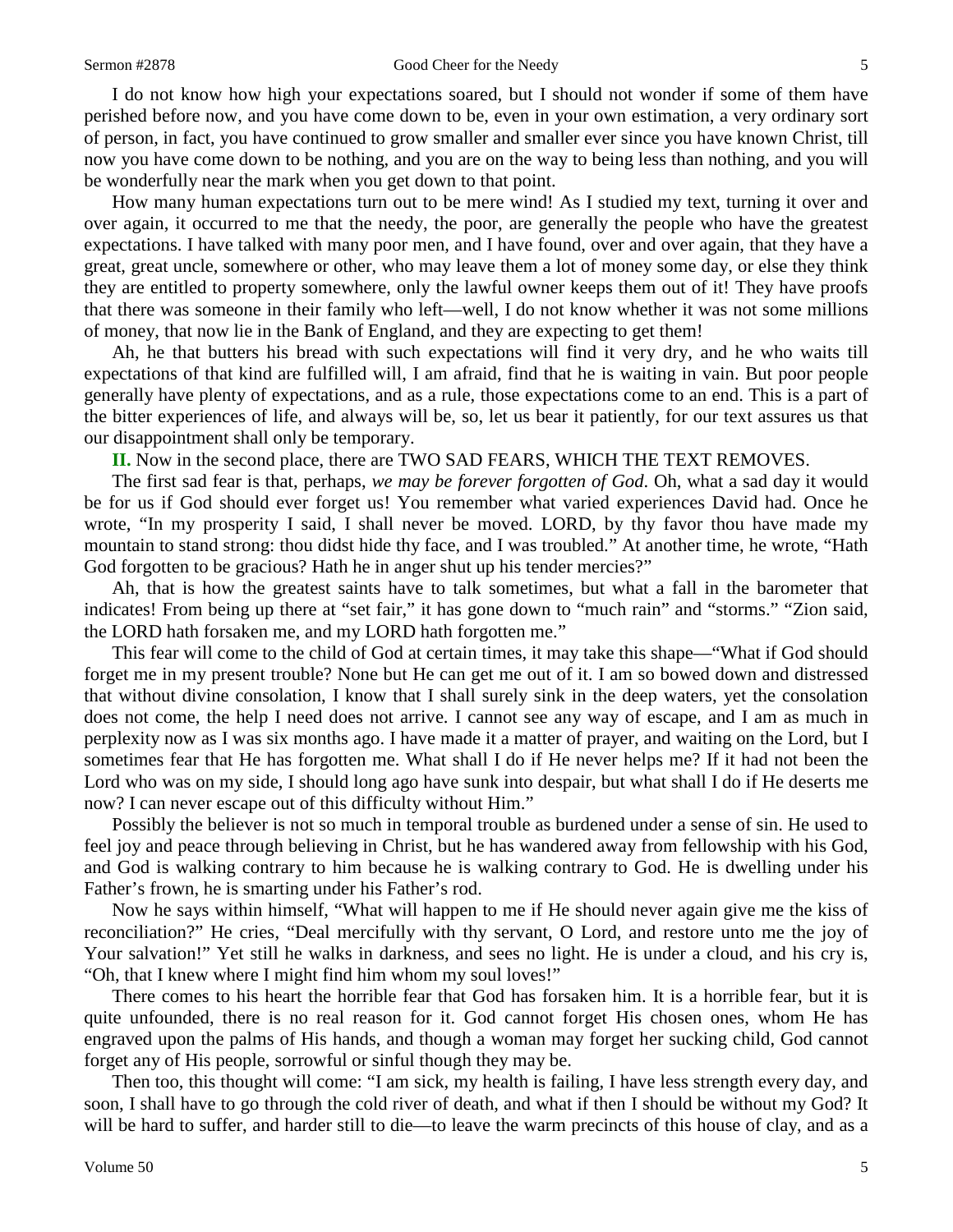disembodied spirit, to be launched into an unknown world, what if there should be no guardian angels around my dying bed, and no Savior to receive my departing spirit? What if, after all, my hope should turn out to be a delusion, my faith a fiction, and my experience a dream?"

I do not wonder, when such thoughts as these cross your minds, that you should feel distressed, as hundreds before you have been, "who, through fear of death, were all their lifetime subject to bondage." But our text is a blessed cure for this sad fear, "For the needy shall not alway be forgotten."

The other dreadful fear is, *lest, after all, your expectation should perish*. Your expectation, beloved, is that since you have trusted in God, you shall never be confounded—and that because you have relied upon the atoning sacrifice of Jesus Christ, you shall be numbered with His saints in glory everlasting. Yet sometimes, you sorrowfully say, "Shall I hold on to the end? Shall I be able to persevere? I am so weak, so unstable, so apt to slip and slide, that I fear what will happen to me. Will my hope endure to the end?"

Then you look around, and see the strong temptations that beset your path, you live, perhaps, where there are few Christians to help you, and where everything seems to go against your progress in the divine life, and you say, "I shall surely one day fall by the hand of the enemy. How can I hope to outlive these many perils and dangers?"

Possibly, your constitutional temperament is a hindrance to you, and you cry, "Woe is me, because I have such corruptions within—such a fierce temper—such a cold heart—such a penurious disposition. Can I ever, after all, be fashioned into the likeness of my Lord? Can such gritty granite as my soul is made of ever be melted down, and run into the divine mold, or be turned like wax to the divine seal?"

It does make you fear and tremble, especially when trials come, the likes of which you never saw before, and you say, "My expectation will perish. I thought that, by God's grace, I should leap over a wall, and break through a troop, I hoped that I should continue to trust in the Lord even though all creature aid should fail, but now I tremble and fear. I have run with the footmen, and they have wearied me, what shall I do when I have to contend with horses, and above all, what shall I do in the swellings of Jordan?"

Well now, this is the sort of fear that arises in the hearts of God's children, yet that fear need not be entertained for a single moment. It is your duty and privilege to shut it out of your heart, for thus saith the Lord, "The expectation of the poor shall not perish for ever."

**III.** Now I come to our third and last point—TWO PRECIOUS PROMISES ARE HERE GIVEN TO US.

The first is given to the needy, and it declares that *they shall not always be forgotten*. Possibly, some of you think that you have been forgotten in the arrangements of providence. Listen, troubled one. If you can only wait with patience, and stand still, and see the salvation of God, you will find that the needy shall not always be forgotten.

Have you ever noticed how a father carves for a large family? You do not expect him, at a single stroke, to carve enough to fill every plate, do you? There is a little child who is ill, so there must be a suitable portion sent away for that one, and likely enough, that will be the first portion sent from the table. Then the father serves his other children according to a certain order which he has in his own mind, and there must be some who come after the others. I have known carvers keep someone waiting till they have reached the juiciest part of the meat, they only made him wait till they could give him something specially choice. so if you are kept waiting for your portion, you will not lose anything by waiting a while.

Patience is rewarded in due season. If ships are longer on their voyage, we expect them to bring home all the richer freight. If the trees are slower than usual this year, in putting forth their buds—if the peach blossoms or the apricots are not visible so soon as in other seasons—let us hope that it will be all the better for the ultimate fruit-bearing of the trees. Be you content to come last rather than first, for sometimes last is best, and "there are last which shall be first, and there are first which shall be last." Poor as you are, you shall not always be forgotten, there is a portion in reserve for you—even for you.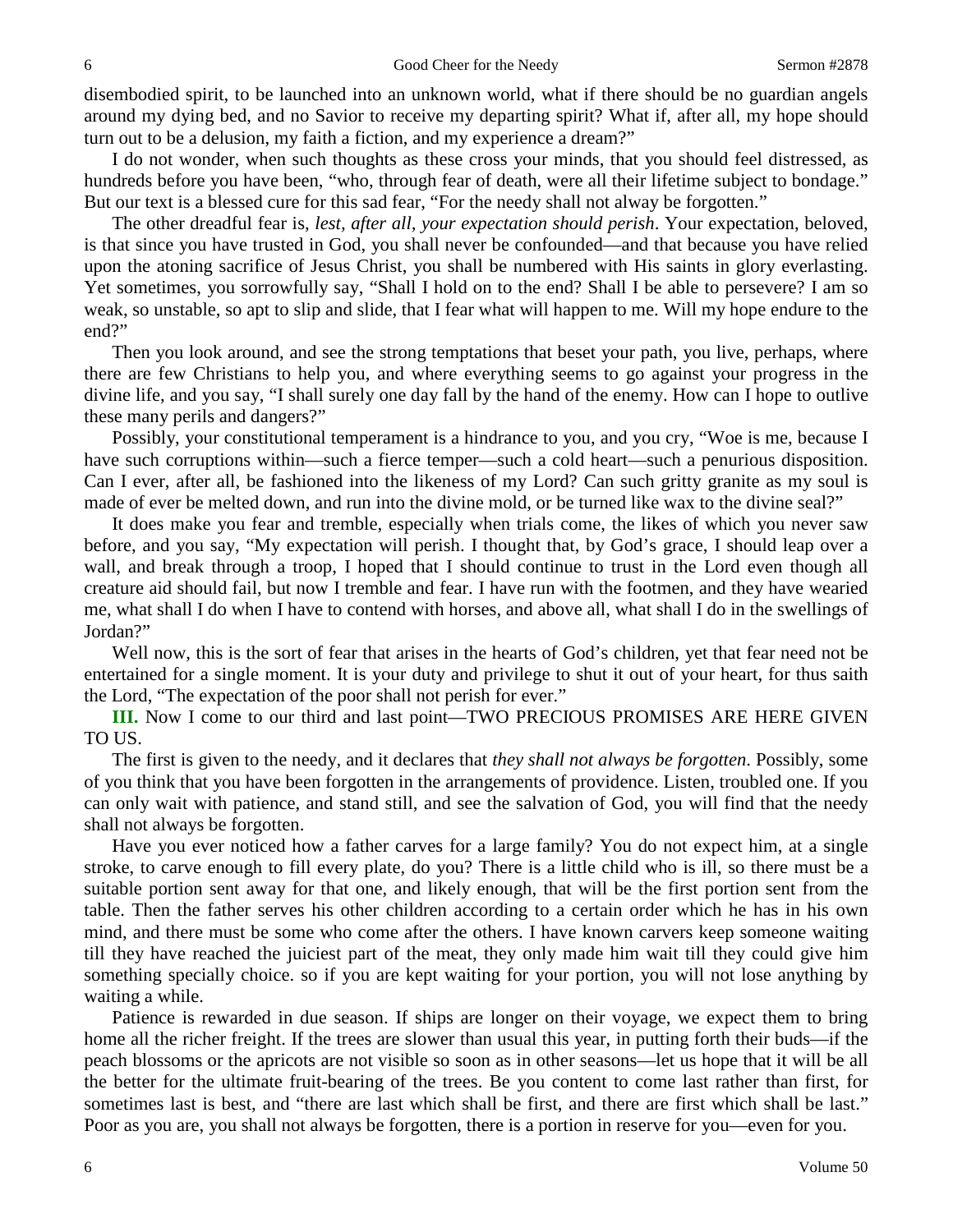## Sermon #2878 Good Cheer for the Needy 7

You shall not be forgotten at the mercy seat. You have been there many times without receiving an answer to your petitions. Perhaps, poor heavy heart, you have prayed seven times, and no reply has yet come. Possibly you have gone to your God as often as the poor widow went to the unjust judge, and you have gone as importunately as she went, but so far, there has been no sweet relief such as your soul longed for. Yet you shall not be alway forgotten, so continue in prayer. If the promise tarry, wait for it, for in due season, the answer shall surely come.

You shall not always be forgotten in the Word. You have been reading it, yet no promise has seemed to comfort you. In fact, as you turn over the pages of your Bible, you find bitter things recorded there, as if they were written against yourself. But read on, read on, and one of these days, you will come to a passage that will seem to leap up out of the Scriptures to meet you. It will woo you, the very sight of it will fascinate you, and you will say, "The LORD hath spoken this message to my soul, and I bless and praise His holy name."

You shall not always be forgotten from the pulpit. Perhaps there is someone here, who has long been listening to the Gospel, and who sorrowfully says, "I find that others are comforted, but I am not. God seems to give a portion to all the rest of His people, but none to poor me. Alas! I come and I go, but it seems to be all in vain. I love to go where I see others getting a blessing, yet I find no comfort there for myself."

Well, you shall not always be forgotten, God will bid His servant drop a handful on purpose for you. Perhaps this very text is a message to your heart just now.

You shall not always be forgotten at the Lord's table. You have gone there hoping that He, who often reveals Himself to His servants in the breaking of bread, will be pleased to manifest Himself to you at His own table, yet you have not had a smile from Him. You have sat with others at the King's table, but the King Himself did not seem to sit there with you. You ate the bread, but you did not spiritually feed upon His flesh. You drank the wine, but you did not spiritually drink His precious blood.

Well, you shall not always be forgotten. If you are really trusting in Jesus, there are brighter days yet in store for you. The King shall yet bring you into His banqueting house, and His banner over you shall be love, and you shall see such changes that you shall sing—

> *"My mourning He to dancing turns, For sackcloth joy He gives, A moment, Lord, Your anger burns, But long Thy favor lives."*

And you shall not always be forgotten in the service that you are rendering unto God. You have not yet seen a soul converted through your instrumentality, but you shall not always be forgotten in that respect. And in the sufferings that you are called to bear for Christ's sake, you shall not always be forgotten. Patience will yet have her perfect work, and the suffering will end when it has accomplished its purpose. You are persecuted and despised perhaps, but you shall not always be forgotten, you shall yet learn the sweetness of being reproached for Christ's sake.

You may seem to be forgotten for a little while, but you shall not really be so. God, the Holy Spirit, will not forget you, He will sustain, instruct, illuminate, and console you. God the Son will not forget you. He paid too high a price for you, ever to forget you. You are His bride, He loves you as He loves Himself. You are part and parcel of Himself, so He will never forget you.

And God the Father will not forget you. You have been His from all eternity, and He has "begotten you again unto a lively hope by the resurrection of Jesus Christ from the dead." You will die soon, but you will not be forgotten, for the holy angels will convoy you home to heaven. The rich man died, and was buried, with many waving plumes over his mourning coach. His will was read, his property was squabbled over, and that was the end of him, everybody soon forgot him.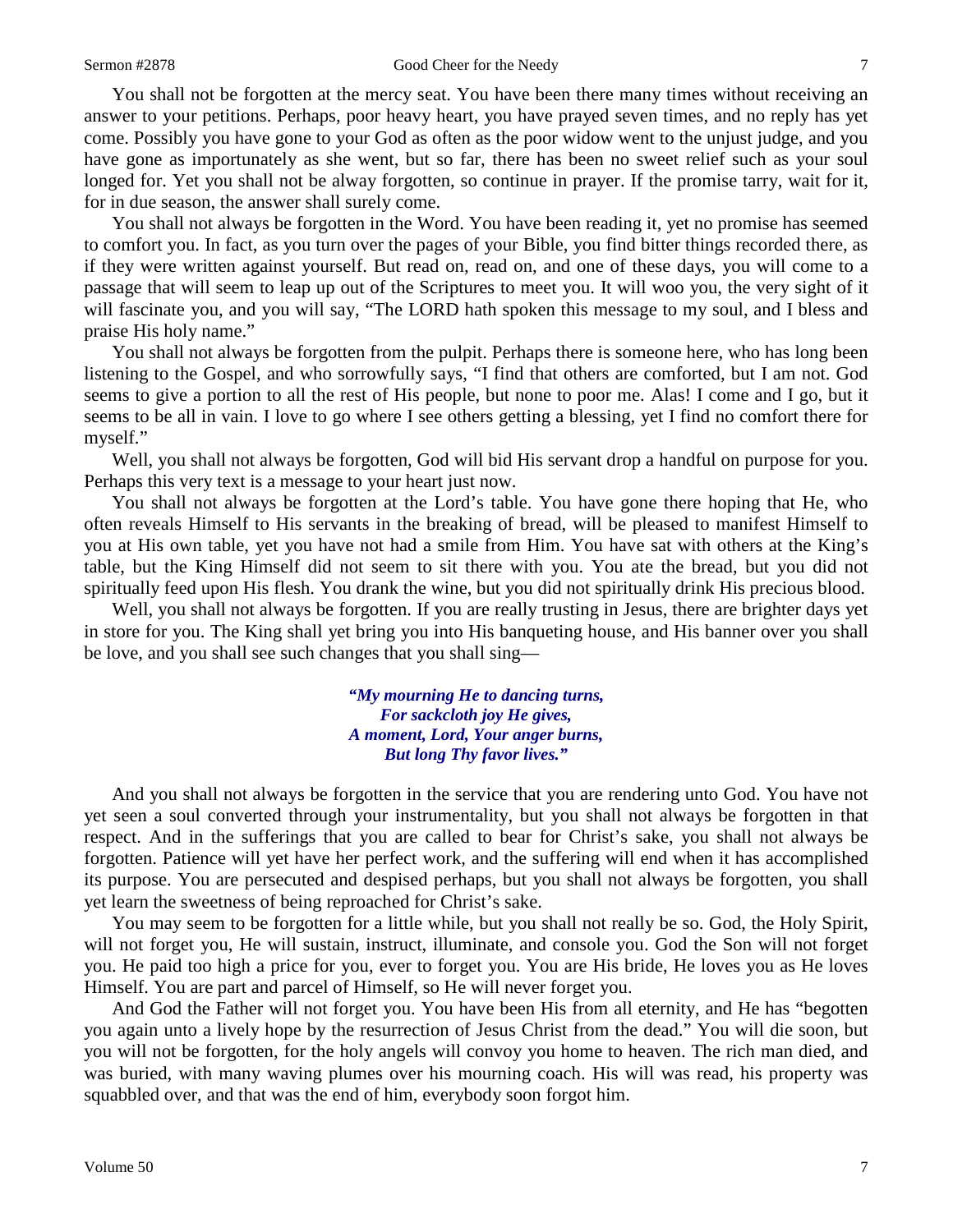But the angels carried Lazarus into Abraham's bosom. They had not forgotten Lazarus. The dogs had licked his sores, but the angels had loved him. The dunghill was his couch, but Abraham's bosom was his throne. If you are a believer in Jesus, you are not forgotten up in glory.

Rowland Hill, when he was very old, used to like to go and see aged people when they were dying, and he used to say to them, "When you get to heaven, give my love to the three glorious Johns up there, and be sure to tell them that poor old Rowley hopes they have not forgotten him."

There is no fear that they will forget any of you who are going there. There is a crown in heaven which will fit nobody's head but yours, and that crown must hang as a useless thing until you get there to wear it. There is a mansion in glory that nobody but you can inhabit, and you cannot suppose that it will be allowed to stand empty forever, can you? Oh no, you must be there to occupy it, and you may rest assured that He who is preparing the place for His people, will bring His people to it, for He has not gone to heaven to prepare a place for His people without resolving that His people shall not perish on the way there.

"The needy shall not alway be forgotten." They will be specially remembered when Christ comes, and He says to them, "Come, ye blessed of my Father, inherit the kingdom prepared for you from the foundation of the world." They will be remembered as they enter into the joy of their Lord, and then, throughout the eternal ages, they will never be forgotten of Him. They may well bear whatever comes upon them now in the anticipation of the glory that is yet to be revealed.

The other promise in our text is that *"the expectation of the poor shall not perish for ever."* What is your expectation—you who have believed in Jesus, yet who feel very poor and needy? You have been expecting to get peace, have you not? You shall have it, in due time.

A friend said to me, quite recently, "Supposing a person has believed in Jesus, but does not feel immediate peace, what then? Is that person to believe that he is saved? What is his evidence that he is?" I replied, "God says that whosoever believeth in His Son is not condemned, so I need not ask to have peace within my soul in order to corroborate the declaration of God. I am bound to take the truth of God as it stands, and believe myself to be saved, whether I feel any peace or not. If I will do this, then I shall have the peace, but if I say that I will not believe myself saved till I feel peace, then I am not really believing God at all, but I am asking Him to give me peace to corroborate His evidence, as if the evidence in the Word were not strong enough to satisfy me."

Dear friend, it may be that you have not yet enjoyed peace because your faith is not as simple and as clear as it should be. But if you are really poor and needy, and cast yourself on the promises of God, you may depend upon it that the expectation that you have rightly founded upon the Gospel shall not be disappointed. You shall have peace, yes, and you shall have perfect peace one day. "The peace of God, which passeth all understanding, shall keep your heart and mind through Christ Jesus."

You are expecting too, that you shall triumph over sin. God has promised that sin shall not have dominion over you. It may struggle very hard, and for a while, you may seem to be under its power, nay more, you may come under its power in a measure, but it never shall reign over you. Sin may, for a time, conquer a part of Mansoul, but it can never conquer the citadel of the heart, so rest assured of that. "The God of peace shall bruise Satan under your feet shortly," and you shall yet feel the power of holiness, and the mighty work of the Eternal Spirit in your soul. "The expectation of the poor shall not perish for ever."

You have been expecting too, to get out of trouble, well, you shall get out of trouble. You have been expecting to see good come out of evil, well, good will come out of evil. I cannot tell you when you shall be delivered, but delivered you shall be, for thus it is written, "Many are the afflictions of the righteous, but the Lord delivereth him out of them all." One of these days, you will receive a warrant that will set you free from all trouble forever and ever. How soon it may come, I cannot tell, but till it does, you may patiently wait and quietly hope for the salvation of God.